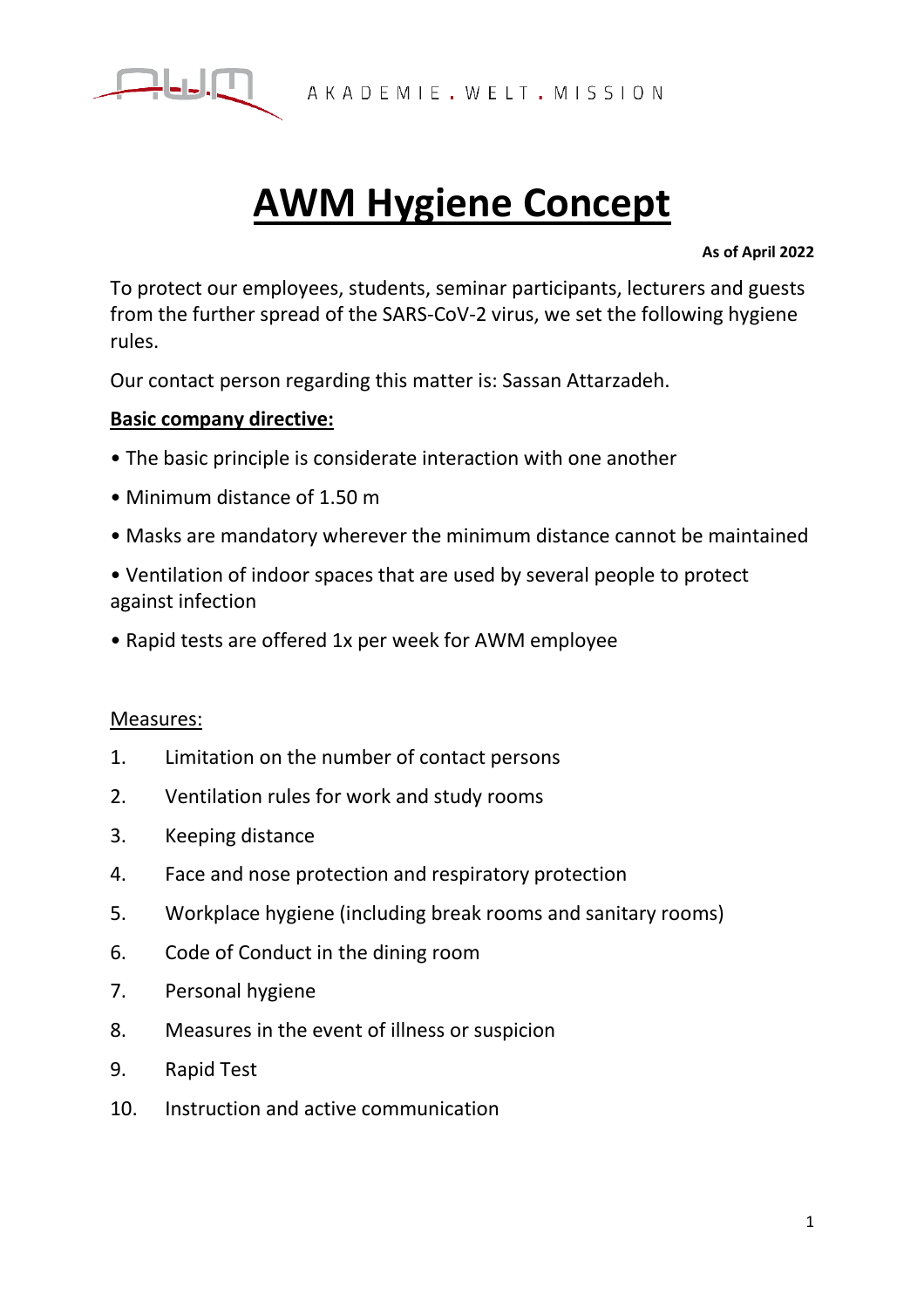

### **1. Limitation on the number of contact persons**

**From April 03, 2022, it will no longer be necessary to present valid 3G proof for general access to the AWM premises.**

**The basic 3G regulation in the workplace has also been lifted for employees.**

**In-classroom teaching are permitted in accordance with the stipulations of Corona By Law for Universities .** 

## **2. Ventilation rules for work and study rooms**

**Regular ventilation improves hygiene and improves air quality.**

**The workspaces that are used are regularly ventilated. The ventilation intervals are determined taking into account the size of the room, occupancy and physical activity.**

## **3. Keep distance**

**Traffic routes are designed in such a way that close encounters are avoided.**

**The workplaces are designated by markings, barriers or furniture in such a way that there is a safe distance from other people.**

**The basic urgent recommendation to wear an FFP2 mask or a medical mask if the minimum distance of 1.5 meters is not observed**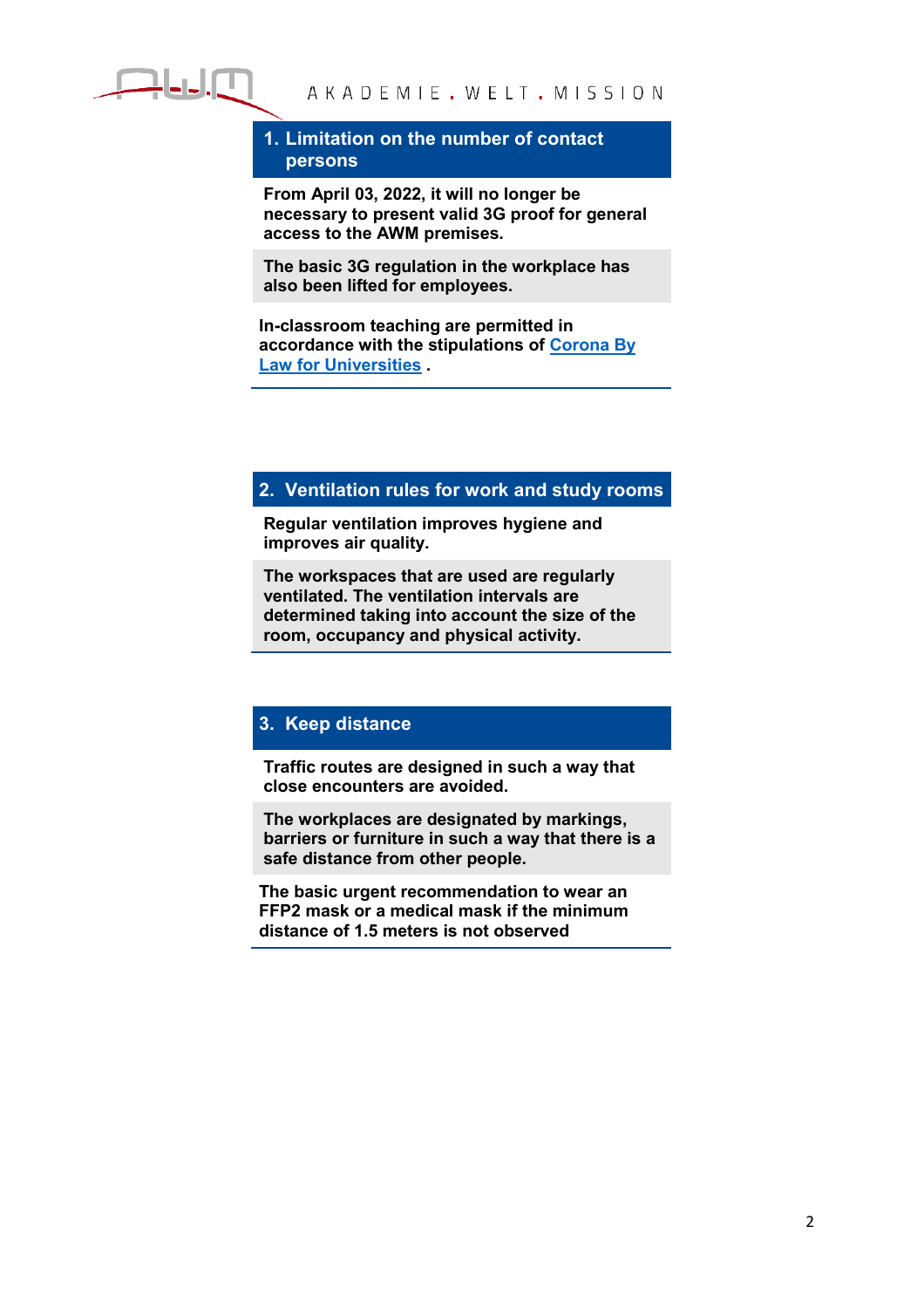

#### **4. Face and nose protection and respiratory protection**

**The basic urgent recommendation to wear an FFP2 mask or a medical mask if the minimum distance of 1.5 meters is not observed**

**The mouth and nose protection must adequately cover the mouth and nose when worn. Sufficient coverage is provided when the mask is correctly placed over the mouth, nose, cheeks and chin and is as close as possible to the edges in order to minimize the entry and exit of air at the sides. Simply wearing face visors or clear masks (face shields) does not meet these requirements and is therefore not permitted. This also applies to wide-meshed ones or those that do not completely cover the mouth and nose masks (e.g. holey masks)**

**Medical face masks and respiratory protection masks are made available to employees in sufficient numbers as single-use items, so that they can be changed in the meantime if necessary (e.g. if they are dampened)**

#### **5. Workplace hygiene (including break rooms and sanitary rooms)**

**Work and break rooms as well as contact areas (e.g. handrails, doorknobs) are cleaned regularly.**

**Skin-friendly liquids are used in the sanitary rooms to clean the hands. Soap, disinfectant and towel dispenser are provided by the AWM.**

**In the sanitary rooms, common rooms and tea kitchens, all users have to pay notably attention to hygiene.**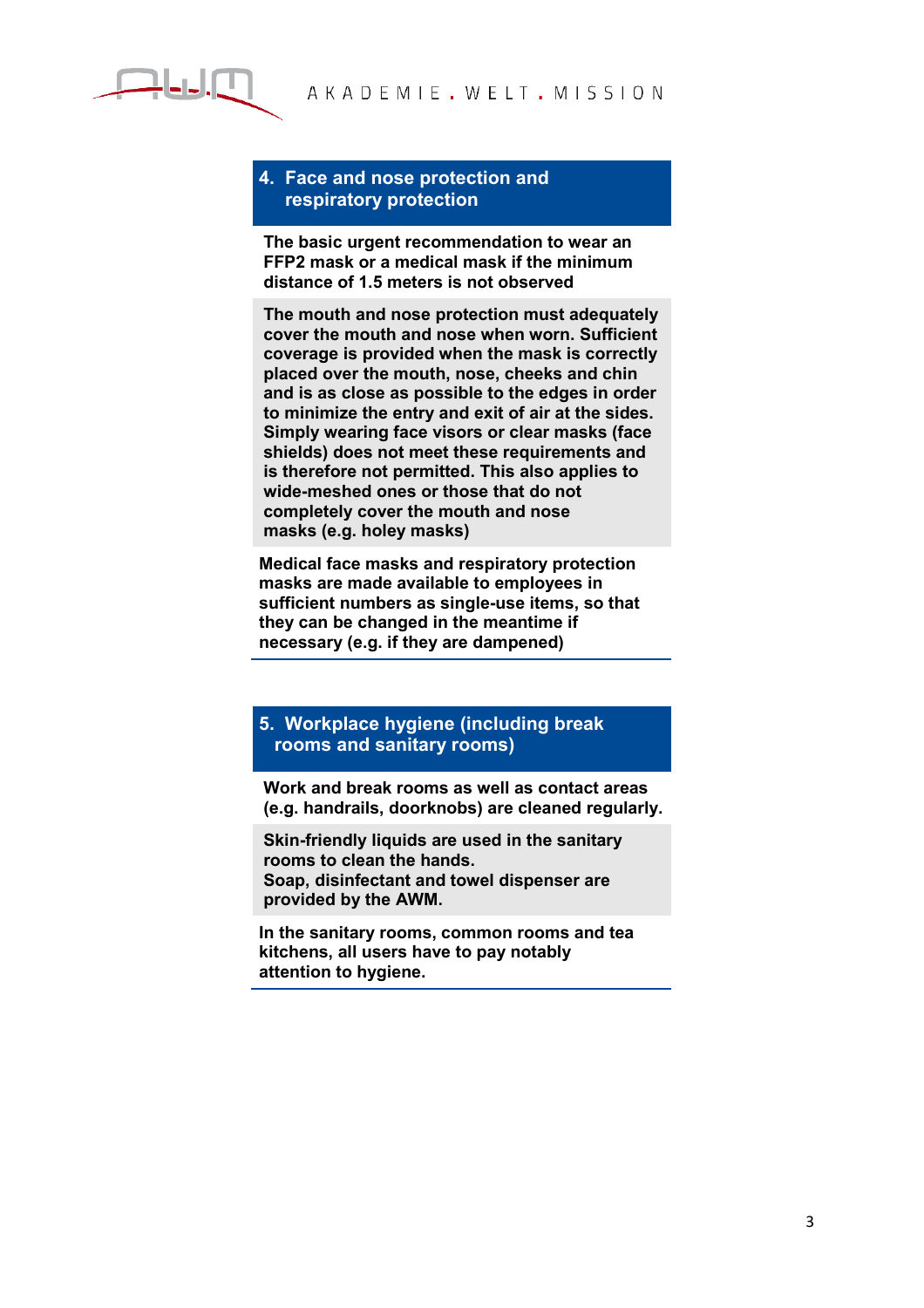

## **6. Code of Conduct in the dining room**

**In the food area we ask everyone to wear a medical mask (when queuing and getting food) .**

**In addition, we offer the possibility to eat on the different levels in the house in order to remain protected when eating without a medical mask**

## **7. Personal hygiene**

**Body contact such as handshakes, hugs, etc. should be avoided.**

**The cough and sneeze etiquette (cough or sneeze in the crook of your arm or in a handkerchief, keep your hands away from your face) is observed.**

### **8. Measures in the event of illness or suspicion**

**Persons,** 

**1. that are subject to an isolation obligation in connection with the coronavirus, or 2. have the typical symptoms of an infection with the coronavirus, namely fever, dry cough, impaired taste or smell, may not enter the AWM in the cases of numbers** 

 $1 - 2.$ 

**Employees who develop typical Corona symptoms during work have to leave their workplace, isolate themselves at home and contact their general practitioner for clarification.**